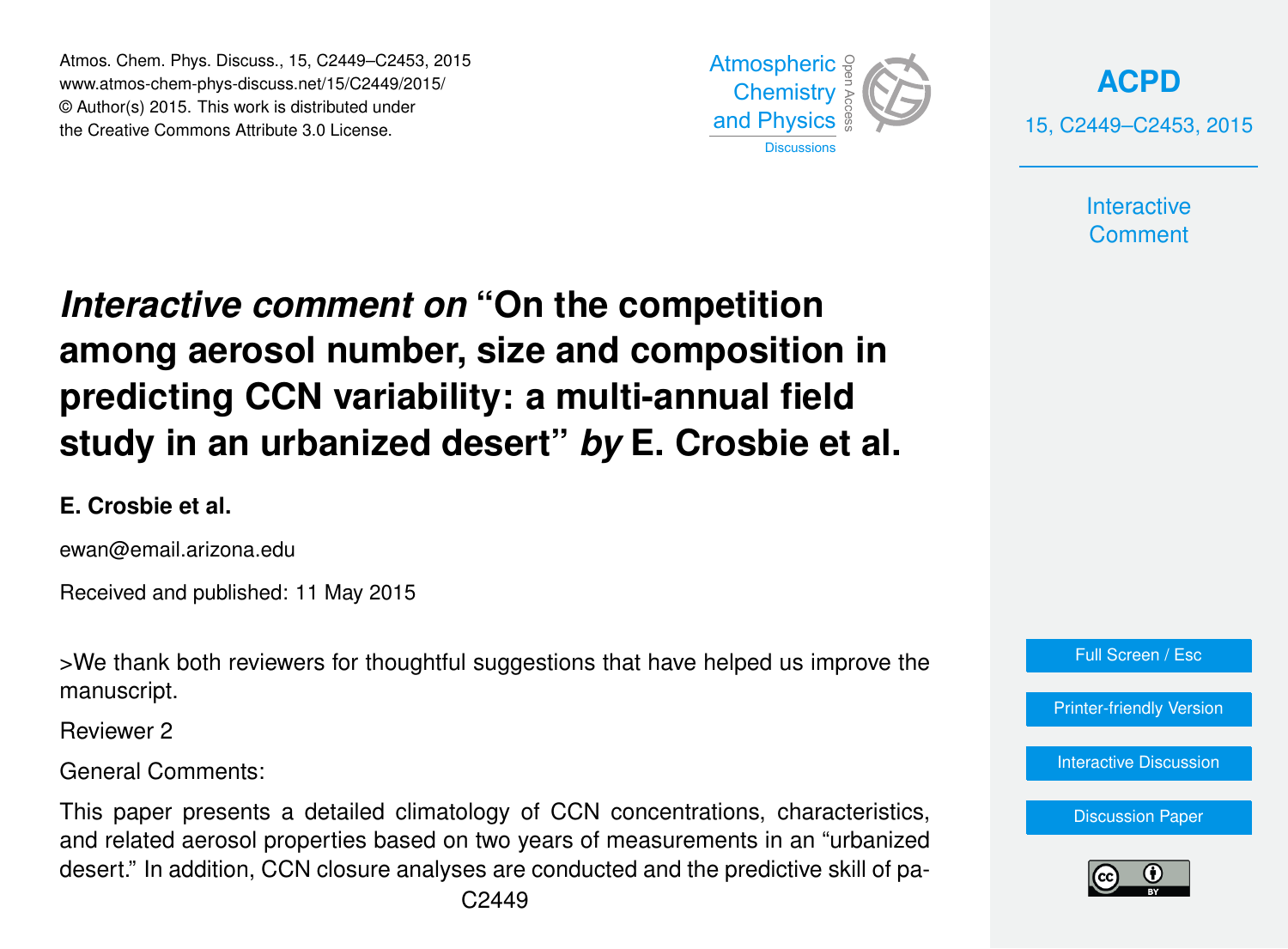rameterized models of CCN concentrations are explored. This paper makes important contributions to the field by presenting long-term measurements in an under-studied environment; however, this paper would benefit from a more thorough discussion of some of the methodology and the broader implications of this work. I recommend publication after the consideration of the following comments.

Specific Comments Paper 1. Two years of CCN measurements conducted at a supersaturation of 0.2% are presented. The authors should consider noting briefly why this value was chosen. Is this somewhat arbitrary or does it reflect a "typical" updraft condition/conditions specific to the climate of interest?

>Response: It is not an especially relevant supersaturation for the Tucson climate, however, it is a value that has been used in a number of other field measurements. It is also a worthy choice from the perspective of understanding CCN variability since it results in an activation diameter in the 100-200 nm range, for typical particle hygroscopicities. This range is close to the peak in the number distribution and hence CCN at 0.2% supersaturation is well suited to making comparisons with variability in the aerosol size distribution. The latter point is not relevant to the conclusions, and so we do not feel it is beneficial to attempt to try and offer further explanation for this choice in the manuscript.

2. Details regarding the cluster analysis are provided in the supplement; however, some of this information should be provided in the main text. In addition, further information is needed to describe this portion of the methodology, either in the supplement or the main text. Specifically:

- The reasoning for the selection of 4 clusters in the K-means clustering analysis should be included in the main text, as should a brief description of the definition of cluster associations/cluster assignment weights, especially given the presentation of this latter metric in Figure 5.

>Response: We have made this addition.

15, C2449–C2453, 2015

**Interactive Comment** 

Full Screen / Esc

[Printer-friendly Version](http://www.atmos-chem-phys-discuss.net/15/C2449/2015/acpd-15-C2449-2015-print.pdf)

[Interactive Discussion](http://www.atmos-chem-phys-discuss.net/15/3863/2015/acpd-15-3863-2015-discussion.html)

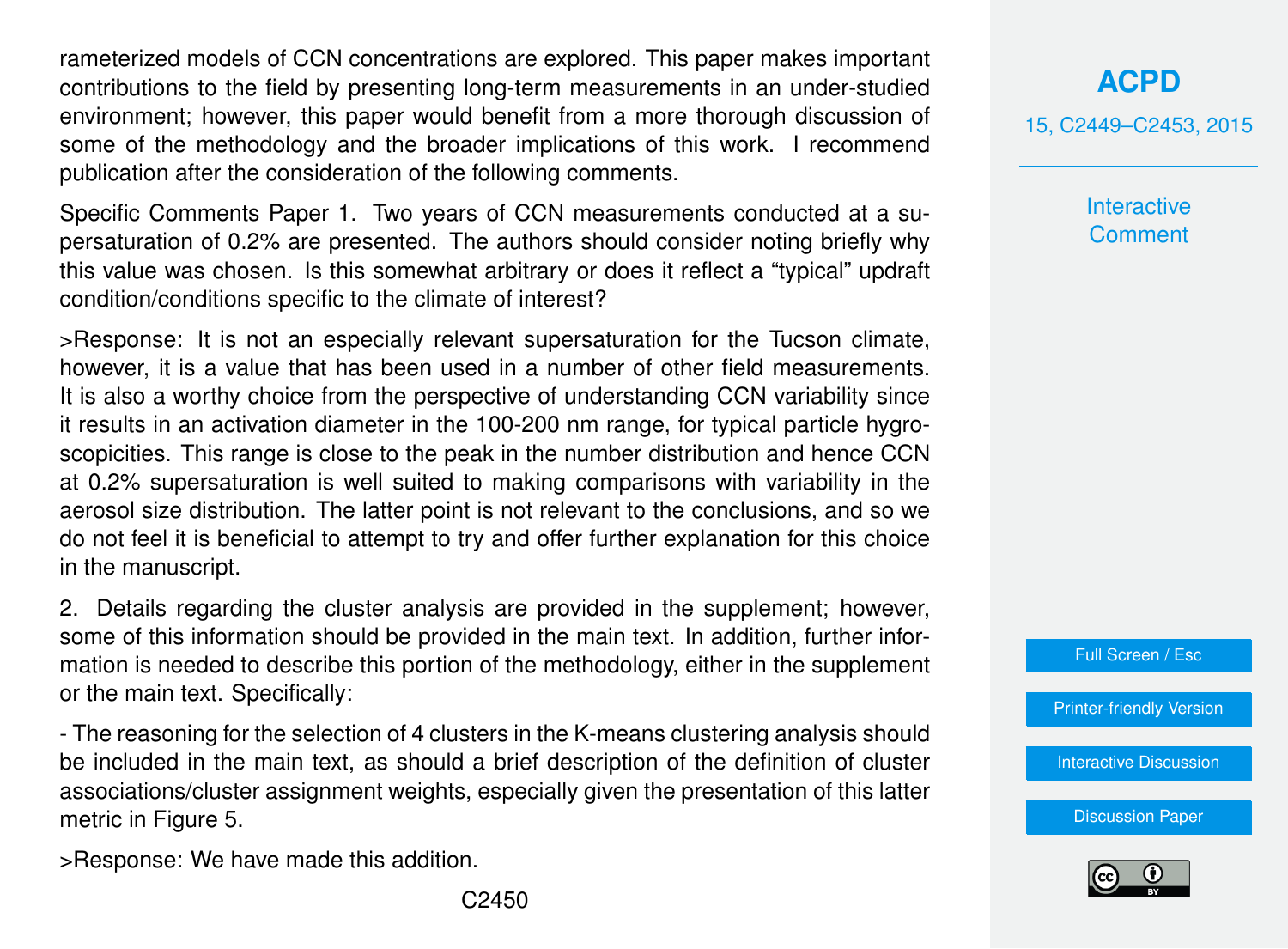- Because the "fuzzying" of the cluster associations is outside of the more traditional application of K-means clustering, in which distributions are assigned to a single cluster, a justification of this choice should be provided. Would changing the number of clusters be another method by which the authors could achieve their goal of considering the transitions between/combination of physical process/regimes?

>Response: Part of this has been covered in the additional text added in response to the comment above. K-means is most successful in isolating patterns when there are distinct low-density regions separating high-density regions that are in a small neighborhood surrounding the centroid. In this case the data are far more continuous and thus the transition "region" between two clusters can have a significant effect on the cluster centroid and respective mean properties, since there are a large number of observations in this category. The implication of this is two-fold: 1) it is difficult to objectively determine the optimal number of clusters; and 2) the decision on how the cluster boundary is defined has an important effect on the cluster. Fuzzying helps to relieve the sensitivity to the latter, which could also be achieved by increasing the number of clusters, but this carries the penalty of more degrees of freedom i.e. 100% membership of C could be adequately approximated by 60% A + 40% B.

While the objective was to retain the smallest number of clusters, was there evidence that other potentially important physical processes/aerosol regimes contributed to variability in particle size distribution properties when more clusters were considered?

>Response: The answer to the question is "no". Retaining the 4 clusters revealed the important result of the split seen in the summer between the "nucleation" cluster and "coagulation/condensation" cluster. Adding more clusters did not yield additional nonlinear behavior (at least for moderate increases in the number of clusters) such that intermediate states could be well represented by combinations of the current clusters, which is permitted by the fuzzy boundaries.

3. Under some circumstances, cluster-derived parameters led to improvements in

## **[ACPD](http://www.atmos-chem-phys-discuss.net)**

15, C2449–C2453, 2015

**Interactive Comment** 

Full Screen / Esc

[Printer-friendly Version](http://www.atmos-chem-phys-discuss.net/15/C2449/2015/acpd-15-C2449-2015-print.pdf)

[Interactive Discussion](http://www.atmos-chem-phys-discuss.net/15/3863/2015/acpd-15-3863-2015-discussion.html)

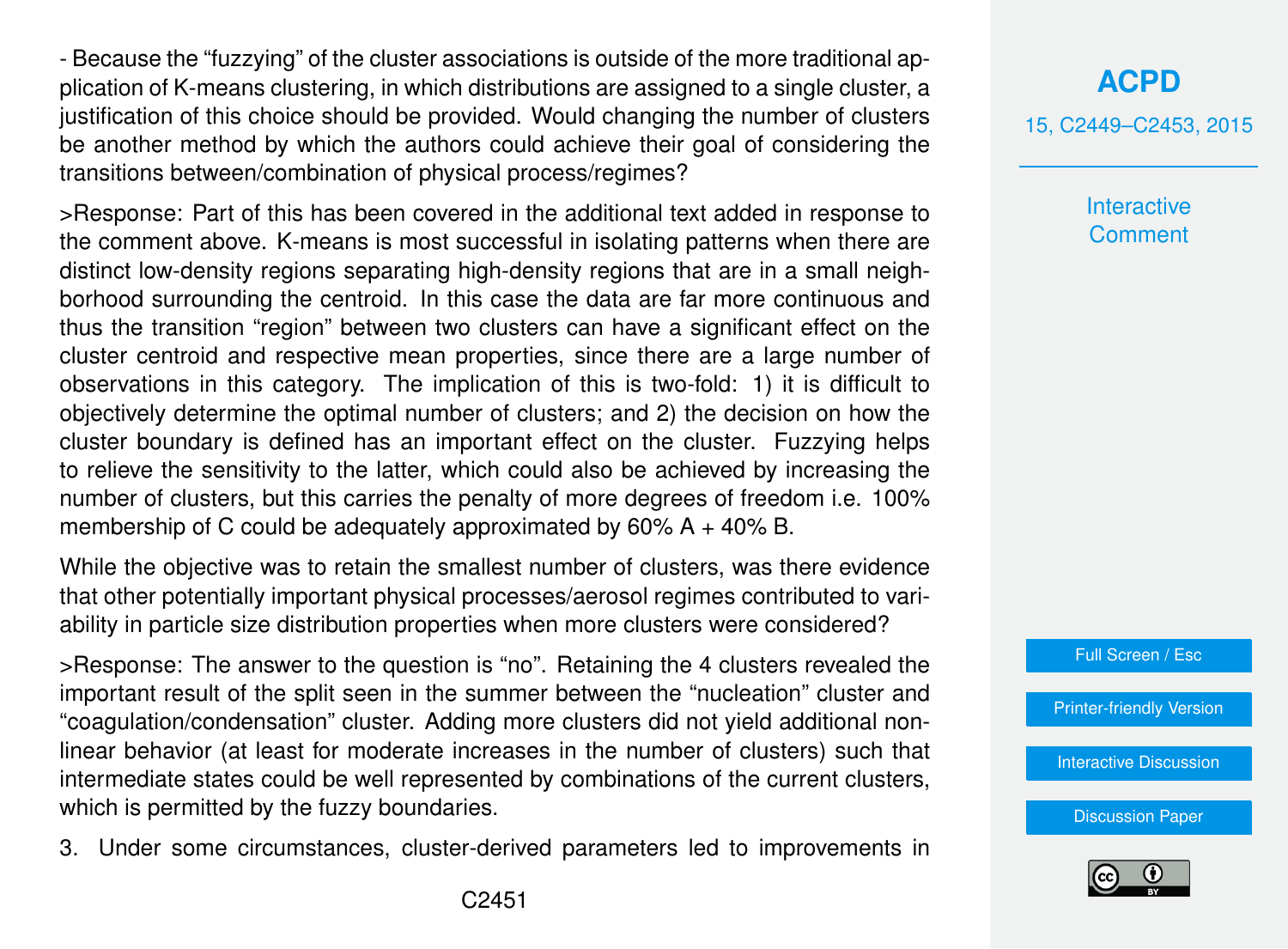model performance. How do the authors envision the application of the presented clustering methodology in future field studies in other geographic regions and climates? I am particularly interested to know if there is evidence for the potential of a more generalized approach that could be applied to a large number of sites. In other words, some of the clusters presented here are likely to be specific to the region of interest or other very similar climates/sites. In their clustering analysis, did the authors see evidence for the potential for defining the clusters such that they more broadly represent the processes influencing size distributions at a wide number of sites?

>Response: We acknowledge that there could be many ways to implement this type of clustering to a more generalized problem. The method relies on using training data to first establish the cluster shapes – but following that, any data could be classified. If there is the potential for a regime not included in the training data to be important then some minimum threshold should be established to define an "undefined" cluster association such that it could be flagged that a particular site is not well reflected in the clusters. The critical aspect of establishing generalized clusters would be to capture variability that is sufficiently "extreme" to describe the salient modes in the size distribution, while sufficiently frequent to garner enough member associations for quality statistics. We do not claim to be able to optimally determine this, however, it is an interesting problem.

4. Along similar lines, with the aim of improving the representation of cloud properties and processes in large-scale models, in what ways does this work inform future similar campaigns in which long-term measurements of CCN and aerosol properties are measured? What measurements are crucial to this effort?

>Response: The community could benefit from studies of this type (arid and non-arid) regarding the feasibility of simplistic closure assumptions to identify how consistent this is. We would suggest that, at minimum, continuous CCN and aerosol size distribution data are needed to perform sensitivity studies that assess the respective role of number, size and hygroscopicity on CCN variability. We feel no additional text is required in **[ACPD](http://www.atmos-chem-phys-discuss.net)**

15, C2449–C2453, 2015

**Interactive Comment** 



[Printer-friendly Version](http://www.atmos-chem-phys-discuss.net/15/C2449/2015/acpd-15-C2449-2015-print.pdf)

[Interactive Discussion](http://www.atmos-chem-phys-discuss.net/15/3863/2015/acpd-15-3863-2015-discussion.html)